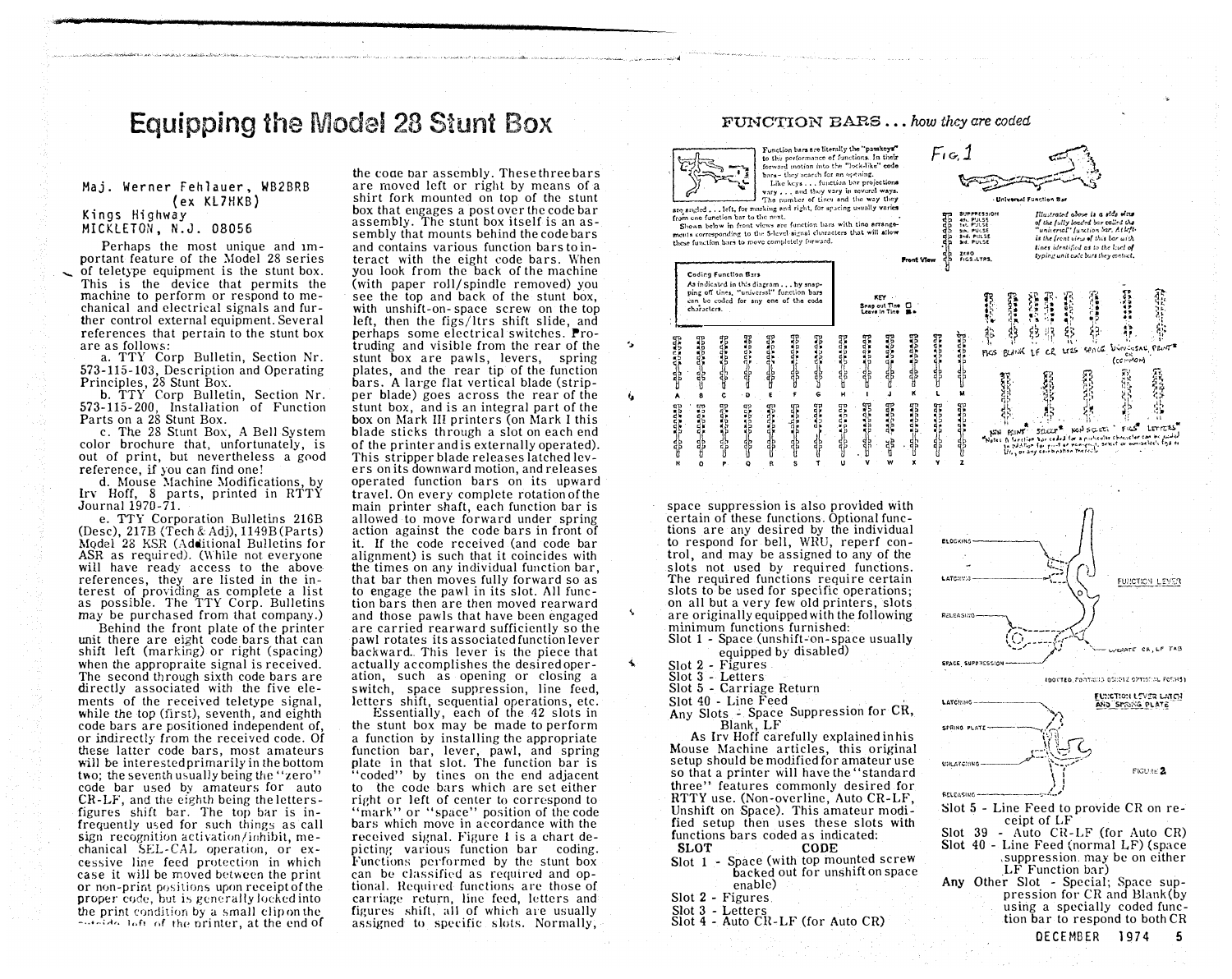or Blank, thereby saving one slot. This special coding is accomplished by breaking off the top tine of either a  $CR$  or a Blank bar, allowing it to respond to both func<sup>t</sup>ions.)

With this lineup you will have a printer that does all the things you will really need for practical HTTY operation; the only initially strange characteristic of this configuration is that nothing will happen locally when you type a CR, and both CR and LF will occur whenever a LF is typed. And. vou have 34 empty slots to code for any options you may desire!

Now, here is the interesting part of the entire stunt box study - just how do you use these 34 slots? Customary, of course, is equipping one slot with a function bar coded for upper case S, or bell. Alany machines also have this' installed at the factory. lf vou don't like <sup>a</sup> raucous bell in the shack, you can instead hook up a chime as has been done by several emhusiasts.

Perhaps here is the place to brieflv <sup>c</sup>over the variable features of the levers and plates used to equip slots to respond to sequential characters. The function bar is obviously coded for the desired action. Function levers (there are more than two dozen kinds!) can be obtained that:

- a. Operate electrical switche<sup>s</sup>
- b. Suppress spacing
- c. Latch for one character
- d. Latch until released upon specific code
- e. Operate sequentially
- f. Operate top slides (Figs/Ltrs)
- g. Move bottom T-bars (blank-blank,  $CR, LF$ )
- h. Perform practically any combination of the above!

There are three different spring plates; plain, latching (one character). and latching (bail release). Figure 2 is a pictorial explanation of Lever and Plate variations. Sequential operation is used for the many station control features that are being used by many amateurs throughout the world with Model 28 machines. From figure 2 it can be seen that bloching and latching arms are available together or separately on a function lever. Assume you want to have<br>the conveyse Wise Winds Wiseum the sequence "Figs - Blank -  $H$ " operate an electrical switch (commonly used for transmitter turn-off (N.C.) or as part of a longer sequence for WRU \*turn-on (N.O.). You would use a latching sequential lever in the "Figs" and "Blank" slots, and a plain lever\*\*in the "H" slot. Of course, each slot that has a latching lever would have a latch spring 6 DECEMBER 1974

plate and a normal pawl. Over the "H" slot you would mount an appropriate switch. Now when the character "Figs" is received, not only does the Figs bar in slot 2 operate, but so will the one you have added for this sequence. This additional "Figs" bar and pawl moves rearward and will rotate and latch its associated lever, and the lever's blocking arm which curves around behind the next higher slot will move out of the way allowing it to operate on the next cycle. Similarly, if the very next character is a "Blank", the lever in that slot will unblock the next higher slot, where you have an "H" bar. If the next received character is an "H", the function lever in that slot will rotate and operate the switch mounted on top of the stunt box. Note that if any other character or garble is received in the midst of the sequence, the switch will not operate, as the stripper blade will unlatch all latchedfunction levers on the next received character. As long as the blocking arm of the lever is not latched out of the way, the function bar of the next higher slot can not be "selected" or move forward into the code bars.

 $^{\circ}$   $^{\circ}$ 

Ś,

٦b

 $\mathbf{c}_1$ 

Sequential operations are the heart of all station control schemes; they always consist of two or more slots coded so as to respond to the desired sequence of characters. The longer sequences are used where more protection is required, such as WRU or reperf turn on; the shorter sequences are adequate for such things as CW lD activation, etc. (Note that codes are usually designed using character sequences that do not commonly occur in normal conversation.)

Here is where your work comes in deciding what features you want in your station. A worksheet has been prepared to assist in planning your particular stunt box configuration. When considering optional function, it is essential that an electrical diagram for your station control scheme be made at the same time. A sample of a filled-in worksheet to gether with its associated station control 1s attached as Figures 3 and 4. This station control scheme is essentially that published by Irv. Hoff, W6FFC, in the May 71 RTTY Journal, and modified for reperf control, 4 N's deactivation, and CW ID changes. Figure three has been laid out with the author's call sign and for use with a Model 28 ASR, and in addition to the "standard three' features, has as options the following:

- a. WRU
- b. Reperf remote on/off
- c. Fig-Bl-H shut down
- d. CW ID
- e. Bell on Bell, BK, and call sign

f. Station control arm/disable

It should be emphasized here that each individual should analyze his own requirements and equipment before h<sup>e</sup> decides on what kind of station control he needs or wants. This sample is just one approach to the p roblern, and is not in any way the only or necessarily best way of accomplishing the task. (Several other approaches to station control are possible, from more mechanical usc of the stunt box to a "pure" electronic logic approach.)

Figure four is the associated circuit diagram that was made to complement the stunt box layout. It would be helpful if the reader would place these two figures side by side as he proceeds through the following explanation.

One factor that becomes apparen<sup>t</sup>

when a stunt box is removed from the printer is that there are only certain specific places that shift forks and switches may be mounted on top of the box, due to the location of the drilled and tapped holes. Since our example does not use any �hift forks other than the normal space-figs-ltrs fork on the left end of the box, it will suffice to say that additional shift forks can only be mounted where the two large tapped holes are found across the top of the stunt box. Electrical switches can be placed more frequently; however, to get maximum utilization out of the <sup>s</sup>witch assemblies, they too should be planned (also for neatness and economy). Switch blocks come in double or quadruple units, and are attached so that they will work over one to four slots, beginning with an odd

 $1.10.1$ 

|                                                                                     |                 |              |                  | M28 STUNT BOX CONFIGURATION |                         | REPERF ON /OFF                                   |  |  |
|-------------------------------------------------------------------------------------|-----------------|--------------|------------------|-----------------------------|-------------------------|--------------------------------------------------|--|--|
|                                                                                     |                 |              |                  |                             |                         | Auto Tufuaff                                     |  |  |
| S                                                                                   |                 |              |                  |                             |                         | B E L L 0<br><b>CK</b>                           |  |  |
| L                                                                                   | <b>FUNCTION</b> | BAR          | <b>LEVER</b>     | <b>PLATE</b>                |                         |                                                  |  |  |
| o                                                                                   |                 |              |                  | TYPE                        |                         |                                                  |  |  |
| т                                                                                   | DESC            | P/N          | P/N              |                             |                         | OTHER EQUIP & REMARKS                            |  |  |
| $\Box$                                                                              | S P C E         | 155129       | 152642           | SPRING                      | ENFELE UNSHIFT ON SPACE |                                                  |  |  |
| $\overline{\mathbf{2}}$                                                             | F/GS            | 152666       | 1.52641          | SPRING                      |                         | $F/G$ -LTRS SHIFT SLIDE                          |  |  |
| 3                                                                                   | LTRS.           | 152665       | 152641           | SPRING                      |                         |                                                  |  |  |
| 4                                                                                   | SCCRLF          | 152671       | 152642           | SPRING                      | AUTO CR-LF              |                                                  |  |  |
| 5.5                                                                                 | LF(P)           | 153435       | 152641           | SPRING                      |                         | LF 152668 PERMISSIBLE                            |  |  |
| 6                                                                                   | N               | 152689       | 152121           | LATCH                       |                         |                                                  |  |  |
| s 7                                                                                 | N               | 152689       | 152121           | LATCH                       |                         |                                                  |  |  |
| 8                                                                                   | N               | 152689       | 152121           | LATCH                       |                         |                                                  |  |  |
| $\overline{59}$                                                                     | N               | 152689       | 152642           | SPRING                      |                         | N.C. SWITCH - DISARM CONTROL                     |  |  |
| 10                                                                                  | FIGS            | 152666       | 152121           | LATCH                       |                         |                                                  |  |  |
| 511                                                                                 | ВL.             | 152669       | 152121           | LATCH                       |                         |                                                  |  |  |
| 12                                                                                  | $\overline{H}$  | 152683       | 152642           | SPRING                      |                         | N.C. SWITCH - TURN OFF TX                        |  |  |
| 513                                                                                 | LTRS            | 152665       | 152121           | LATCH                       |                         |                                                  |  |  |
| 14                                                                                  | H               | 152683       | 152121           | LATCH                       |                         |                                                  |  |  |
| 515                                                                                 | v               | 152686       | 152121           | LATEN                       |                         |                                                  |  |  |
| 16                                                                                  | β               | 152677       | 152121           | LATCH                       |                         | N.O. SWITCH- RING BELL ON CAL                    |  |  |
| S17                                                                                 | F165            | 152666       | 1.52121          | LATCH                       |                         | N. O. SWITCH - ARM CONTROL                       |  |  |
| 18                                                                                  | <b>UCBL</b>     | 152693       | 152121           | LATCH                       |                         |                                                  |  |  |
| \$19                                                                                | UC H            | 152673       | 152642           | SPRING                      |                         | N.O. SWITCH-TURN ON WRU<br>N.O. SWITCH-RING BELL |  |  |
| 20                                                                                  | UCS             | 152672       | 152298           | LATCH                       |                         |                                                  |  |  |
| 521                                                                                 | luc BL          | 152693       | 152121           | LATCH                       |                         | N.O. SWITCH-TURN ON REFERE                       |  |  |
| 22                                                                                  | luc Z           | 153161       | 152642<br>152121 | SPRING<br>LATCH             |                         |                                                  |  |  |
| 24                                                                                  | $523$ uc $B_L$  | 152693       | 152642           | SPRING                      |                         | N.C. SWITCH. TURN OFF REFERF                     |  |  |
| 525                                                                                 | uc.D.<br>B      | 153521       | 152121           | LATCH                       |                         |                                                  |  |  |
| -26                                                                                 | κ               | 152686       | 152642           | SPRING                      |                         | N.O. SWITCH-RING BELL ON BX                      |  |  |
| 527                                                                                 |                 |              |                  |                             |                         |                                                  |  |  |
| 28                                                                                  |                 |              |                  |                             |                         |                                                  |  |  |
| 529                                                                                 |                 |              |                  |                             |                         |                                                  |  |  |
| 30                                                                                  | CPLIBL          | SPECIAL      | 152641           | SPRING                      |                         | REMOVE TOP TINE OF EPR-SUFF.SPA                  |  |  |
| 531                                                                                 |                 |              |                  |                             |                         |                                                  |  |  |
| 32                                                                                  |                 |              |                  |                             |                         |                                                  |  |  |
| S 33                                                                                |                 |              |                  |                             |                         |                                                  |  |  |
| 34                                                                                  |                 |              |                  |                             |                         |                                                  |  |  |
| 5.35                                                                                |                 |              |                  |                             |                         |                                                  |  |  |
| 36                                                                                  |                 |              |                  |                             |                         | FIG 3                                            |  |  |
| 537                                                                                 |                 |              |                  |                             |                         |                                                  |  |  |
| 38                                                                                  |                 |              |                  |                             |                         |                                                  |  |  |
| S39                                                                                 |                 | SCCHIF/52671 | 152642           | SPRING                      | $AUTO$ $CA-LE$          |                                                  |  |  |
| 40                                                                                  | LF              | 152668       | $1526 + 2$       | SPRING                      | NORMAL                  | LINE FEED,                                       |  |  |
| .541                                                                                | FIG             | 152666       | 152659           | LATCH                       |                         |                                                  |  |  |
| 42                                                                                  | LF              | 15266B       | 152641           | SPRING                      |                         | N.O. SWITCH - TURN ON CWID                       |  |  |
| $152659 - 579900550090(566,10164)$ = $872660 - 578140$<br>152641 - SPACE SUPP.      |                 |              |                  |                             |                         |                                                  |  |  |
| $154613 - CATEN$<br>$161649 - LATEH (SEQ)$<br>$152642 - 2141N$                      |                 |              |                  |                             |                         |                                                  |  |  |
| $152089 - 5146$ REL<br>162059 - LATCH, SPACE SWIP 152298 - LATCH, PLAIN<br>LATCH PL |                 |              |                  |                             |                         |                                                  |  |  |
| $152121 -$ PLAIN (SEQ, LATCH)/53670 - UNLATCH CAIL                                  |                 |              |                  |                             |                         |                                                  |  |  |

1-<'L?HKB